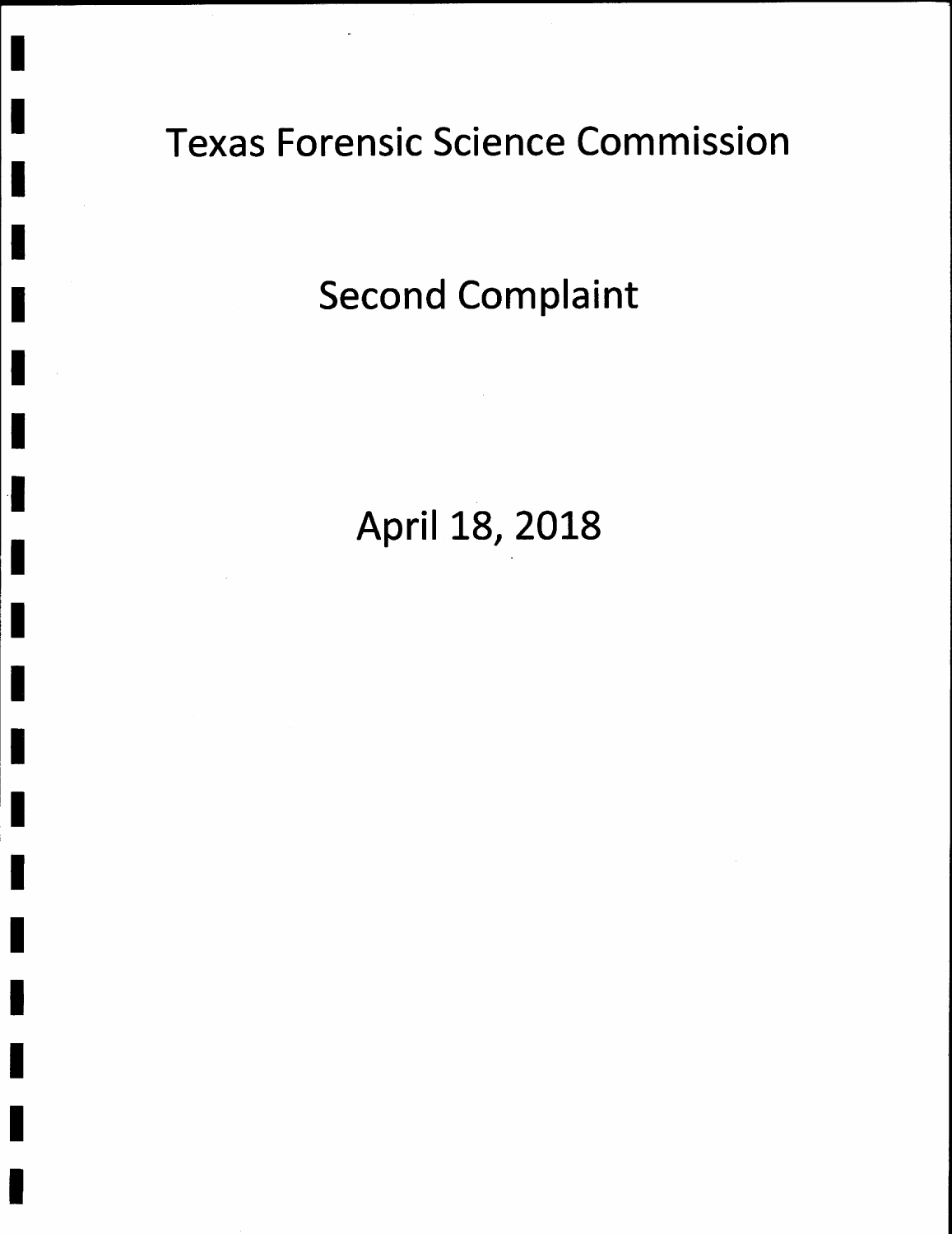## 1. PERSON COMPLETING THIS FORM

| Name:                                           | Amanda Culbertson       |  |
|-------------------------------------------------|-------------------------|--|
| Address:                                        | 4008 Louetta Road, #248 |  |
| City:                                           | Spring                  |  |
| State: Texas                                    | Zip Code: 77388         |  |
| Home Phone:                                     |                         |  |
| Work Phone:                                     |                         |  |
| Email Address (if any): previoushpdts@gmail.com |                         |  |

## 2. SUBJECT OF COMPLAINT

List the full name, address of the laboratory, facility or individual that is the subject of this disclosure:

| Individual/Laboratory: DPS El Paso Regional Lab  |           |
|--------------------------------------------------|-----------|
| Address:                                         |           |
| City:                                            |           |
| State:                                           | Zip Code: |
| Date of Examination, Analysis, or Report:        |           |
| Type of forensic analysis: Blood Alcohol/Quality |           |
| Laboratory Case Number (if buoun)                | many      |

Is the forensic analysis associated with any law enforcement investigation, prosecution or criminal litigation?  $No$ Yes  $|\nabla|$ 

\* If you answered "Yes" above, provide the following information (if possible):

\* Name of Defendant: many

\* Case Number/Cause Number: (if unknown, leave blank)

\* Nature of Case: (e.g burglary, murder, etc.)

\* The county where case was investigated, prosecuted or filed:

\*The Court:

\*The Outcome of Case:

 $\star$  Names of attorneys in case on both sides (if known):

#### Your relationship with the defendant:

| Self            | <b>Family Member</b>    |
|-----------------|-------------------------|
| Parent          | Friend Attorney         |
| None            | Other (please specify): |
| Retained expert |                         |

If you are not the defendant, please provide us with the following information regarding the defendant: **NT** ......

| ivane.              |  |
|---------------------|--|
| Address (if known): |  |
| Home Phone:         |  |
| Work Phone:         |  |

#### 3. WITNESSES

Provide the following about any person with factual knowledge or expertise regarding the facts of the disclosure. Attach separate sheet(s), if necessary.

| First Witness (if any):  |
|--------------------------|
| Name:                    |
| Address:                 |
| Daytime Phone:           |
| <b>Evening Phone:</b>    |
| Fax:                     |
| Email Address:           |
| Second Witness (if any): |
| Name:                    |
| Address:                 |
| Daytime Phone:           |
| <b>Evening Phone:</b>    |
| <b>Fax:</b>              |
| <b>Email Address:</b>    |
| Third Witness (if any):  |
| Name:                    |
| Address:                 |
| Daytime Phone:           |
| Evening Phone:           |
| Fax:                     |
| <b>Email Address:</b>    |
|                          |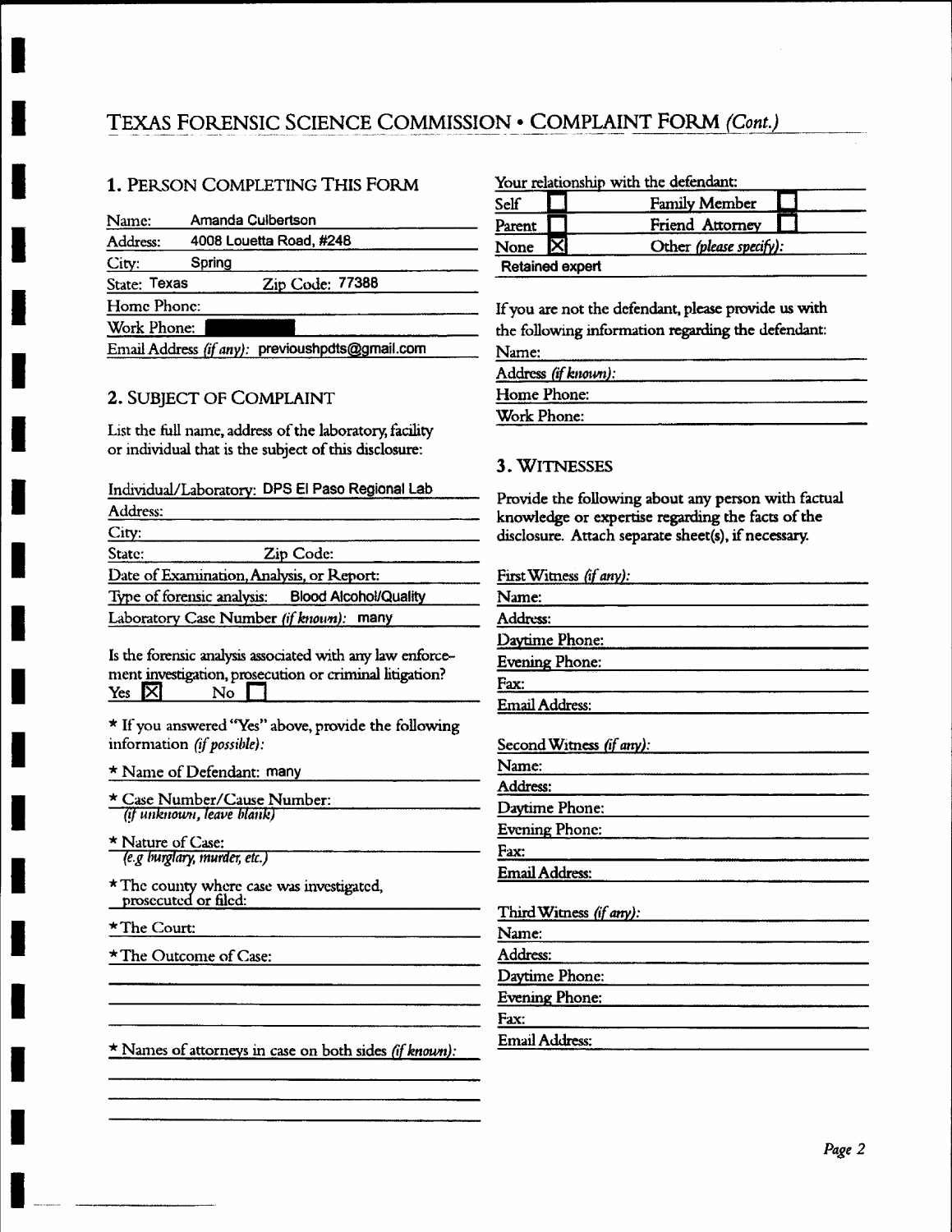# 4. DESCRIPTION OF COMPLAINT

Please write a brief statement of the event(s), acts or omissions that are the subject of the disclosure.

# Please see the attached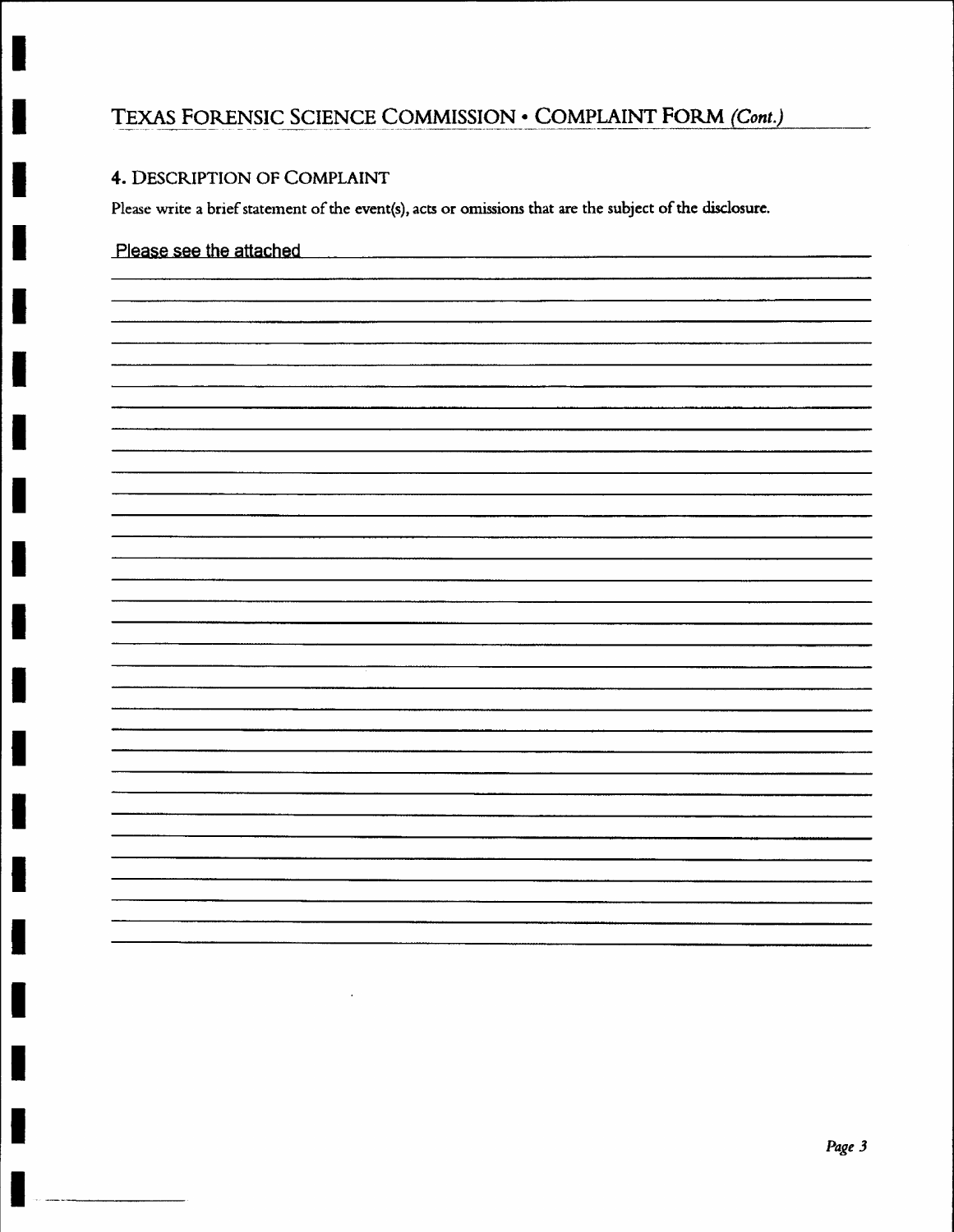## 5. EXHIBITS AND ATTACHMENT(S)

Whenever possible, disclosures should be accompanied by readable copies (NO ORIGINALS) of any laboratory reports, relevant witness testimony, affidavits of experts about the forensic analysis, or other documents related to your disclosure. Please list and attach any documents that might assist the Commission in evaluating the complaint. Documents provided will NOT be returned. List of attachments:

| 1) "Original Complaint"<br>2) "March 12, 2014 Batch"<br>3) "Second Complaint" |
|-------------------------------------------------------------------------------|
|                                                                               |
|                                                                               |
|                                                                               |
|                                                                               |
|                                                                               |
|                                                                               |
|                                                                               |
|                                                                               |
|                                                                               |
|                                                                               |
|                                                                               |
|                                                                               |
|                                                                               |
|                                                                               |
|                                                                               |
|                                                                               |
|                                                                               |
|                                                                               |
|                                                                               |
|                                                                               |
|                                                                               |
|                                                                               |
|                                                                               |
|                                                                               |
|                                                                               |
|                                                                               |
|                                                                               |
|                                                                               |
|                                                                               |

## **6. YOUR SIGNATURE AND VERIFICATION**

By signing below, I certify that the statements made by me in this disclosure are true. I also certify that any documents or exhibits attached are true and correct copies, to the best of my knowledge.

|              | Signature: Senanda (ulbedson |  |
|--------------|------------------------------|--|
| Date Signed: |                              |  |
|              |                              |  |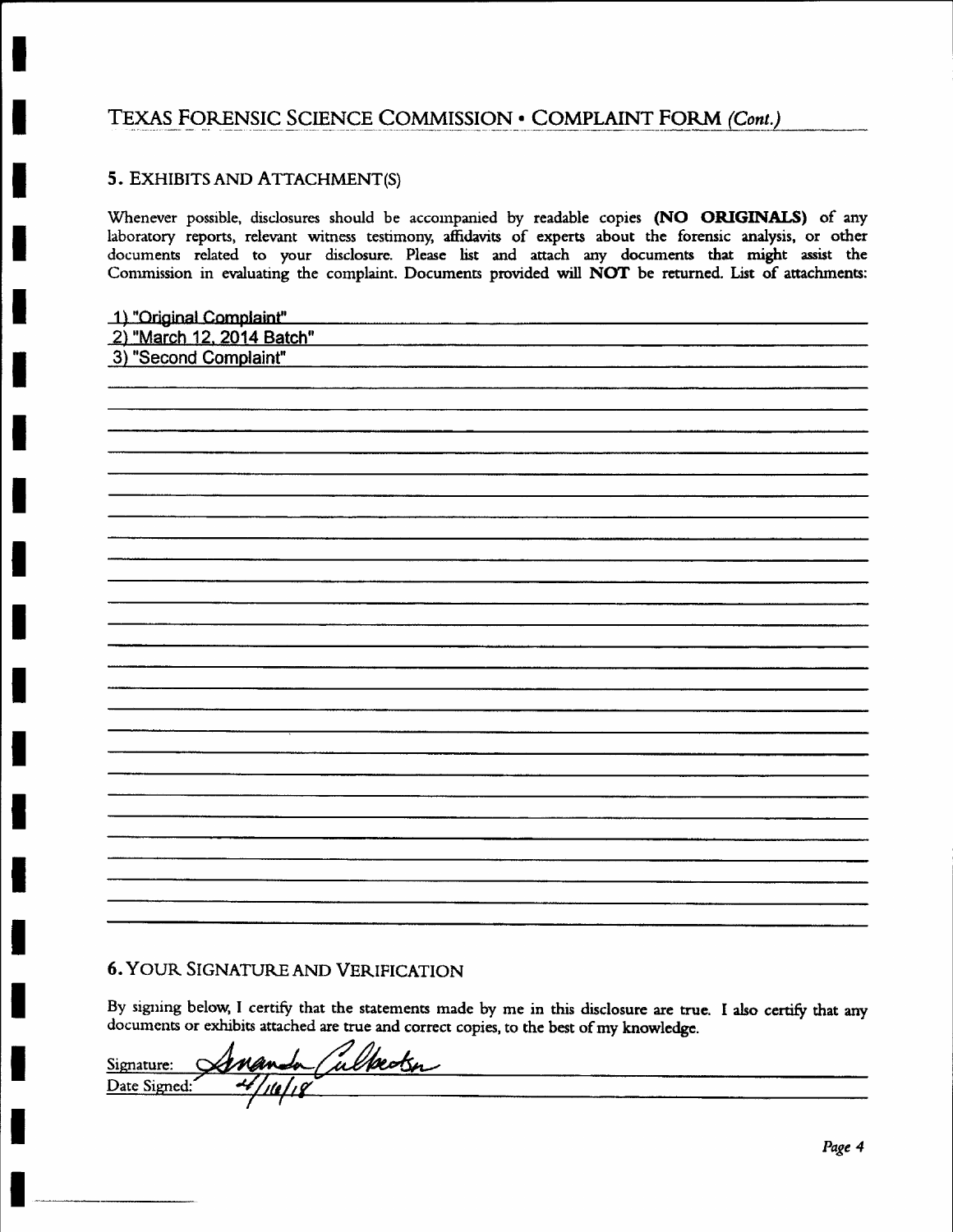#### Summary of complaint:

Generally, failure to adhere to accreditation standards and Laboratory Operations Guidelines (LOG) such as failure to promptly notify customers of non-conforming work and failure to timely issue corrective actions for non-conforming work. Additionally, failure to define the "peer review" process (which is different than a technical review) in either a SOP or quality manual.

#### Background:

I

I

I

I

I

I

I

I

I

I

I

I

T

I

I

T

I

I

I

This complaint centers around the cases and blood alcohol batches described in another complaint <sup>I</sup> submitted simultaneously with this complaint which is attached for reference.

A Quality Incident Report (QIR) with tracking number QI-ELP-2017-0831-BA was issued in response to the March L2,2Ot4 batch referenced in the previous complaint. This QIR discussed the problems seen in this batch observed during the "peer review" process (reviewing a case to be able to provide "surrogate testimony"). Specifically, Laura Hernandez, the person conducting the peer review stated that data for 3 controls were "listed incorrectly on the batch log." She went on to state that "the concentrations reported for line 107 are actually the concentrations for line 108 . . . in addition, the last control that was analyzed was not present on the Iog . . . on closer inspection by LH, it appears that the concentration for one of the samples belonged to the missing control sample." The QIR concluded that all of this was due to a simple "transcriptional error."

Missing control samples, logs that do not align with the data that is generated, and "transcription errors" should have been a red flag to investigate this issue further. Since the QIR stated that this was <sup>a</sup> peer review and "all data pages were present," it would appear that the case folder — which should<br>. have contained the chromatograms from both February 7 and March 12, 2014 — was available for review. As stated in the other complaint, the activities of Ana Romero should have been caught both during the initial review and subsequently in this "peer review" process which, even according to Ms. Hernandez, was "really thorough."

According to the QIR, these problems were first identified in August 2017. However, defense counsel for at least one of those cases whose client's case was still pending and might possibly have even necessitated the peer review, was not notified of any potential issue when first identified in August 20L7 or thereafter. This particular case was scheduled for trial in January 20L8, a fact the peer reviewer, who was reviewing for the purpose of providing surrogate testimony, would have known. However, the QIR itself shows that the customers were not notified.

Finally, the QIR Iisted some, but not all of the cases in this batch. The author could have listed the batch by precise file name to alert anyone with cases in this batch to the problems described or provided every case identifier. Instead, only select cases were listed (or shown on the printed QIR). The case for which I was retained was in this batch with these samples but was NOT listed on the QlR.

Another, somewhat unrelated QlR, QI-ELP-2017-0608-BA, was finalized in January 2018. The subject of this QIR was an "unexplained glitch in the computer software" that caused the instrument to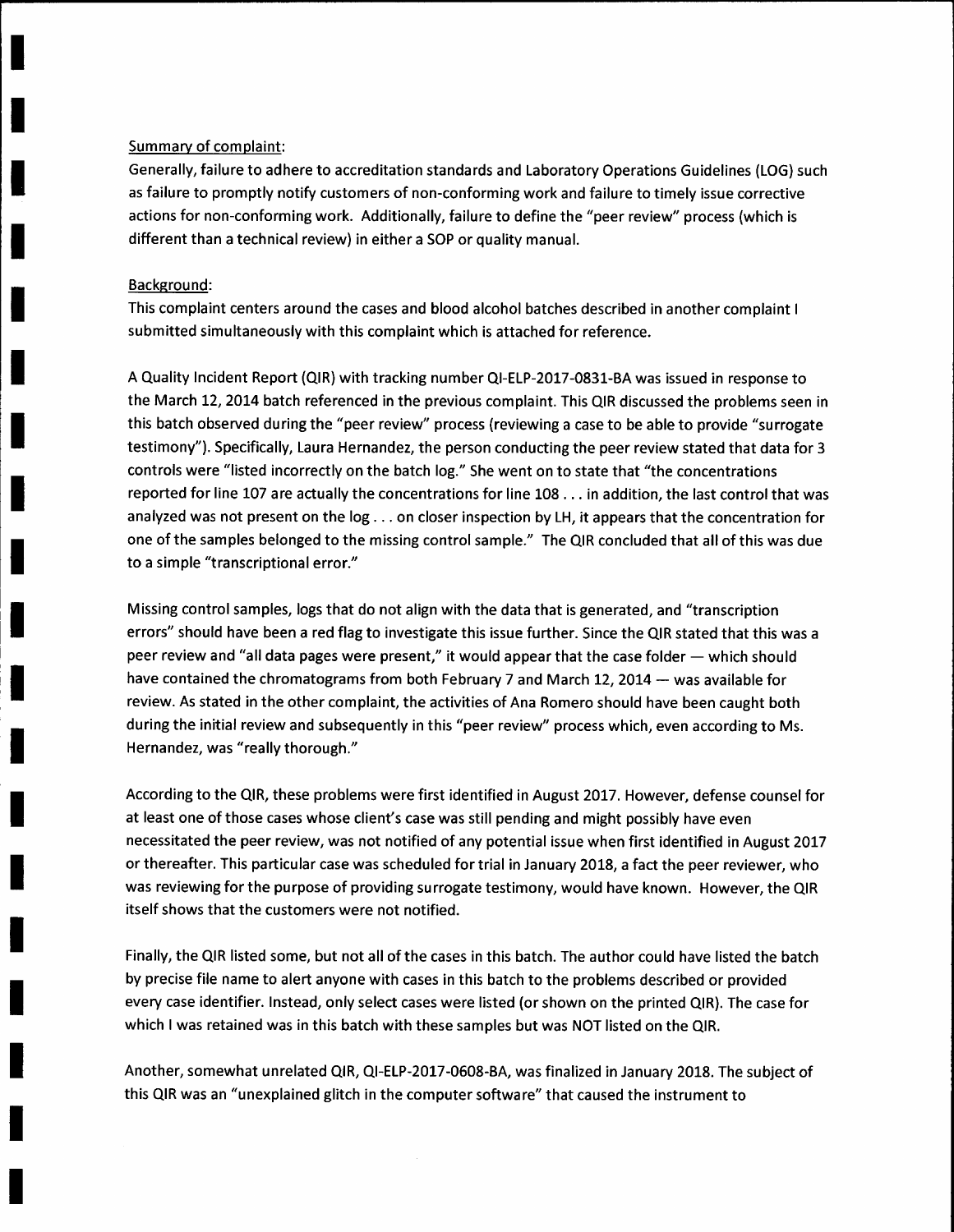"miscalculate[] the concentration of two controls . . . [that resulted in] the numbers [being] off to a degree that the standard would not qualify as acceptable." According to the QlR, an amended report was issued in November 2017 - 5 months after this issue was discovered. This is in violation of the Laboratory Operations Guidelines which state "the report and/or certificate should be amended as expeditiously as possible within ten business days from the date the results were confirmed to be incorrect, A longer timeframe for amended reports may be allowed if there is documentation that the relevant customers have been notified." As with the previous QlR, it does not appear that the customers (beyond the one case referenced) were notified of this "glitch" that causes miscalculations.

ln light of the events described in both this complaint and the other complaint submitted contemporaneously, it is also important for the Commission to be aware of concerning statements made by Laura Hernandez during the November 2017 Southwestern Association of Forensic Scientists (SWAFS) meeting. During her presentation, Ms. Hernandez began discussing a specific but unidentified case that had "200 pounds of baggage." ln regard to this case, she made it very clear that the issues described had not been relayed to the defense or prosecution. When asked if she would feel comfortable testifying on a case that had so many problems, she indicated that in such situations she preferred a pre-trial meeting with the prosecutor, "especially" in cases where peer review was involved and "the law is not quite there yet." She further indicated that she liked to have a pre-trial meeting with the prosecutor, to make them aware of the issues so that they can "preemptively lay that out" in court. She never once, however, indicated that such information was disclosed to the defense.

Also during her presentation, which was a "how to" on testifying to cases in which one did not perform any testing, she made the following comment: "dry-benching, dry-labbing, or just falsifying records - like that happens, unfortunately, I wish it didn't — it would make my job so much easier if I could say that I was, you know, truly in a reliable place." Despite this, I have seen no corrective action, Quality lncident Report (QIR), or any other disclosure to defense bar or the Texas Forensic Science Commission regarding instances of dry-labbing or falsifying records.

It is my hope that the Commission will investigate these issues.

I

I

I

I

I

t

I

I

I

I

I

T

I

I

I

I

I

I

I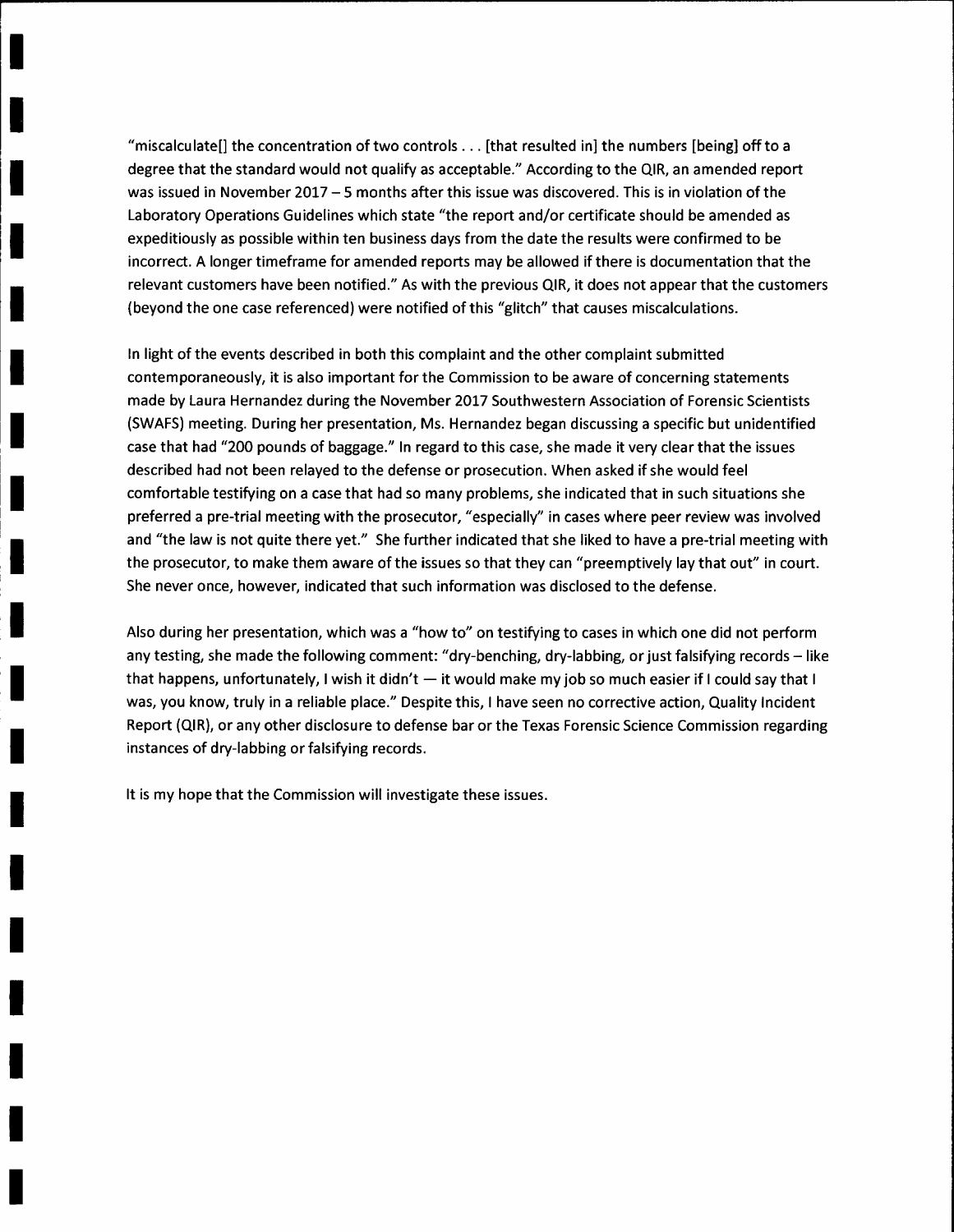# 1. PERSON COMPLETING THIS FORM

| Name:        | Amanda Culbertson                               |  |  |
|--------------|-------------------------------------------------|--|--|
| Address:     | 4008 Louetta Road, #248                         |  |  |
| City:        | Spring                                          |  |  |
| State: Texas | Zip Code: 77388                                 |  |  |
| Home Phone:  |                                                 |  |  |
|              | Work Phone: 832-514-1818                        |  |  |
|              | Email Address (if any): previoushpdts@gmail.com |  |  |

## 2. SUBJECT OF COMPLAINT

List the full name, address of the laboratory, facility or individual that is the subject of this disclosure:

Individual/Laboratory: DPS El Paso Regional Lab

| Address: |                                                            |
|----------|------------------------------------------------------------|
| City:    |                                                            |
| State:   | Zip Code:                                                  |
|          | Date of Examination, Analysis, or Report: 277/14 - 3/12/14 |
|          | Type of forensic analysis: Blood Alcohol                   |
|          | Laboratory Case Number (if known): many                    |

Is the forensic analysis associated with any law enforcement investigation, prosecution or criminal litigation? Yes | X  $\overline{N}$ o $\overline{\Box}$ 

\* If you answered "Yes" above, provide the following information (if possible):

\* Name of Defendant: many

\* Case Number/Cause Number: (if unknown, leave blank)

\* Nature of Case: (e.g burglary, murder, etc.)

\* The county where case was investigated,<br>prosecuted or filed:

\*The Court:

\* The Outcome of Case:

\* Names of attorneys in case on both sides (if known):

#### Your relationship with the defendant:

| Self   |                 | Family Member           |  |
|--------|-----------------|-------------------------|--|
| Parent |                 | Friend Attorney         |  |
| None   |                 | Other (please specify): |  |
|        | Retained expert |                         |  |

If you are not the defendant, please provide us with the following information regarding the defendant:

| Name:               |  |
|---------------------|--|
| Address (if known): |  |
| Home Phone:         |  |
| Work Phone:         |  |

## 3. WITNESSES

Provide the following about any person with factual knowledge or expertise regarding the facts of the disclosure. Attach separate sheet(s), if necessary.

| First Witness (if any):  |  |
|--------------------------|--|
| Name:                    |  |
| Address:                 |  |
| Daytime Phone:           |  |
| <b>Evening Phone:</b>    |  |
| Fax:                     |  |
| <b>Email Address:</b>    |  |
| Second Witness (if any): |  |
| Name:                    |  |
| <b>Address:</b>          |  |
| Daytime Phone:           |  |
| <b>Evening Phone:</b>    |  |
| Fax:                     |  |
| <b>Email Address:</b>    |  |
| Third Witness (if any):  |  |
| <b>Name:</b>             |  |
| <u>Address:</u>          |  |
| Davtime Phone:           |  |

**Evening Phone:** 

Fax:

Email Address: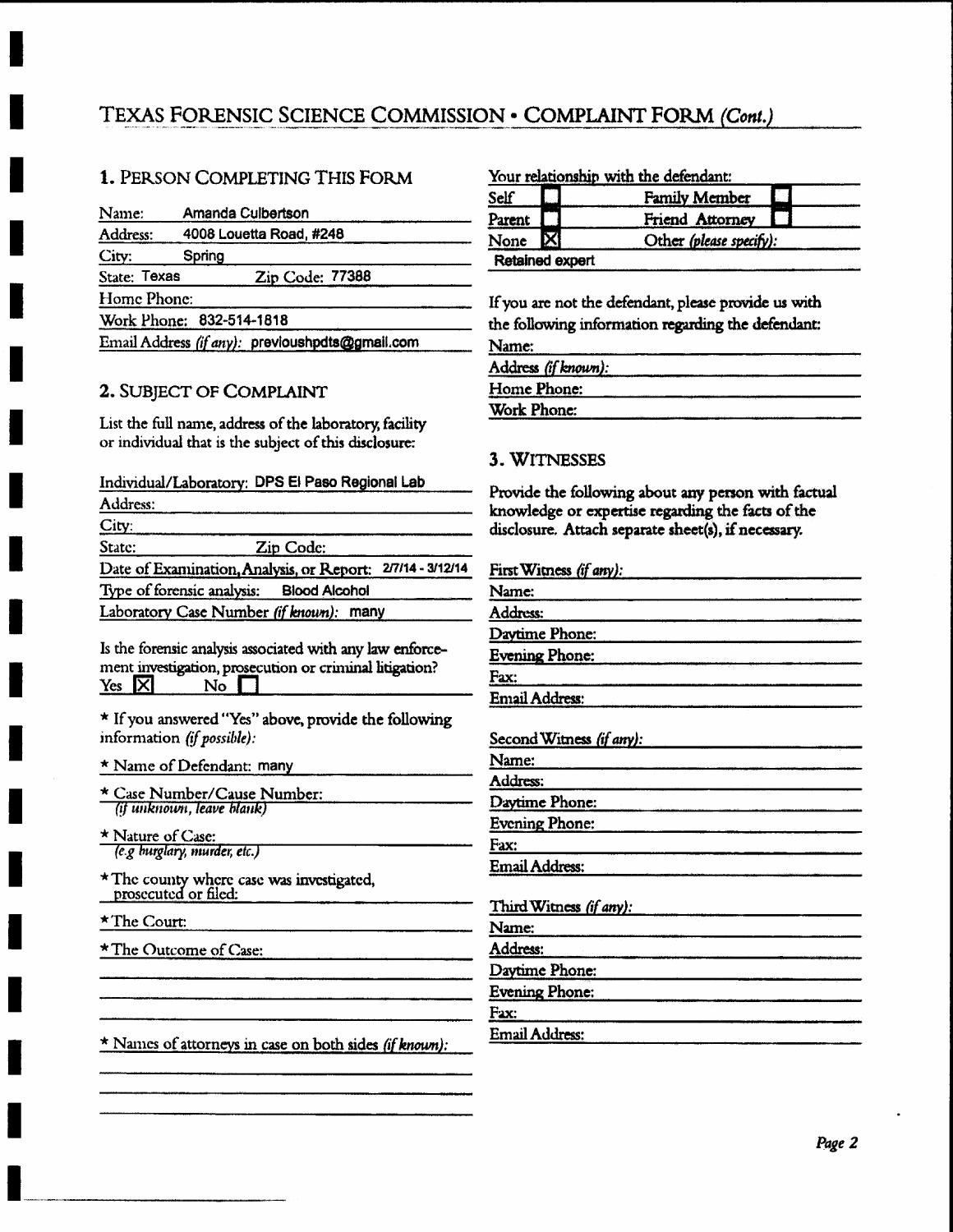# 4. DESCRIPTION OF COMPLAINT

Please write a brief statement of the event(s), acts or omissions that are the subject of the disclosure.

# Please see the attached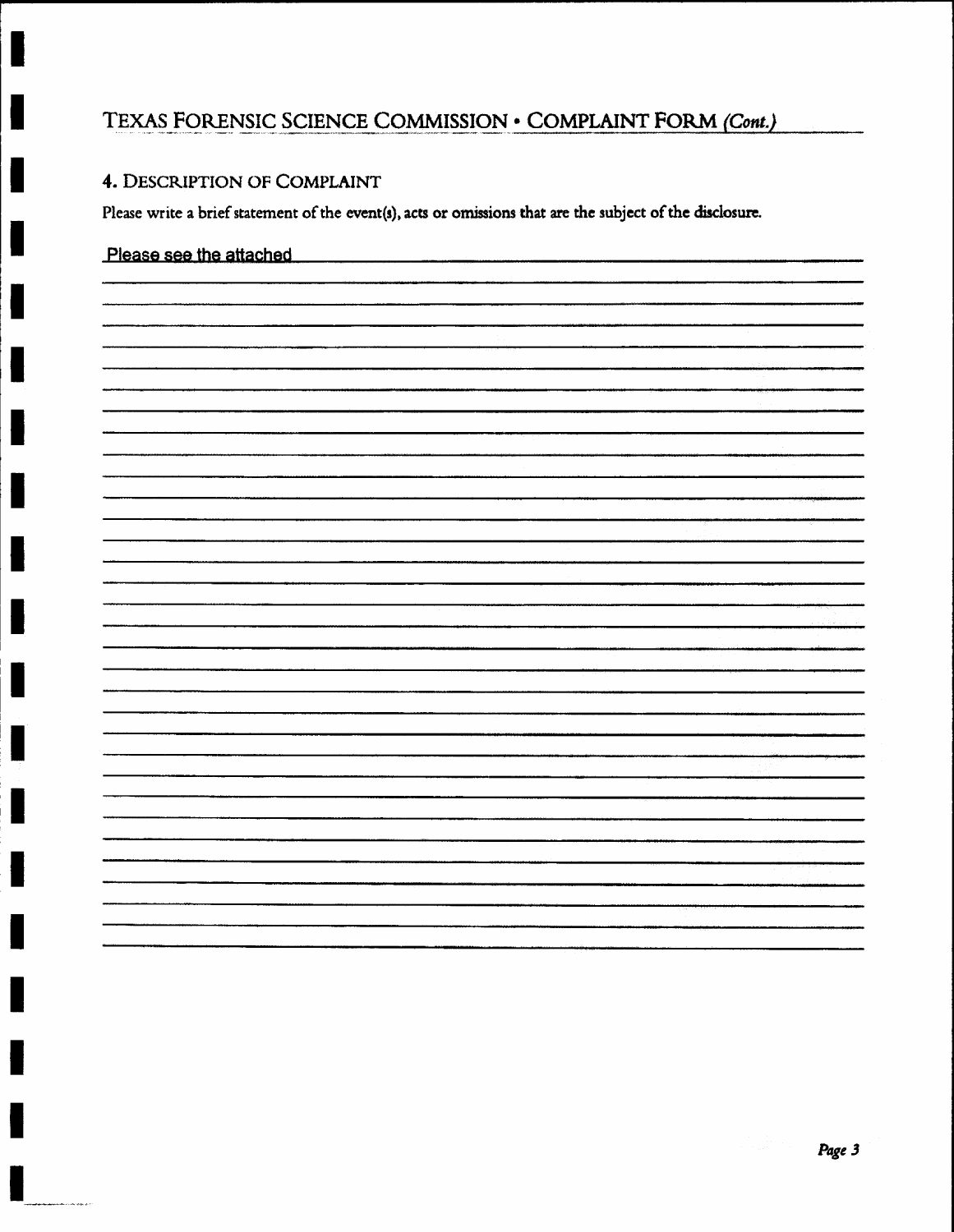# 5. EXHIBITS AND ATTACHMENT(S)

Whenever possible, disclosures should be accompanied by readable copies (NO ORIGINALS) of any laboratory reports, relevant witness testimony, affidavits of experts about the forensic analysis, or other documents related to your disclosure. Please list and attach any documents that might assist the Commission in evaluating the complaint. Documents provided will NOT be returned. List of attachments:

| 1) "Original Complaint"<br>2) "March 12, 2014 Batch"<br>3) "Second Complaint" |  |
|-------------------------------------------------------------------------------|--|
|                                                                               |  |
|                                                                               |  |
|                                                                               |  |
|                                                                               |  |
|                                                                               |  |
|                                                                               |  |
|                                                                               |  |
|                                                                               |  |
|                                                                               |  |
|                                                                               |  |
|                                                                               |  |
|                                                                               |  |
|                                                                               |  |
|                                                                               |  |
|                                                                               |  |
|                                                                               |  |
|                                                                               |  |
|                                                                               |  |
|                                                                               |  |
|                                                                               |  |
|                                                                               |  |
|                                                                               |  |
|                                                                               |  |
|                                                                               |  |
|                                                                               |  |
|                                                                               |  |
|                                                                               |  |
|                                                                               |  |
|                                                                               |  |
|                                                                               |  |
|                                                                               |  |
|                                                                               |  |

# **6. YOUR SIGNATURE AND VERIFICATION**

By signing below, I certify that the statements made by me in this disclosure are true. I also certify that any documents or exhibits attached are true and correct copies, to the best of my knowledge.

| Signature:   | Anande Chellaution |  |
|--------------|--------------------|--|
| Date Signed: | KG I               |  |
|              |                    |  |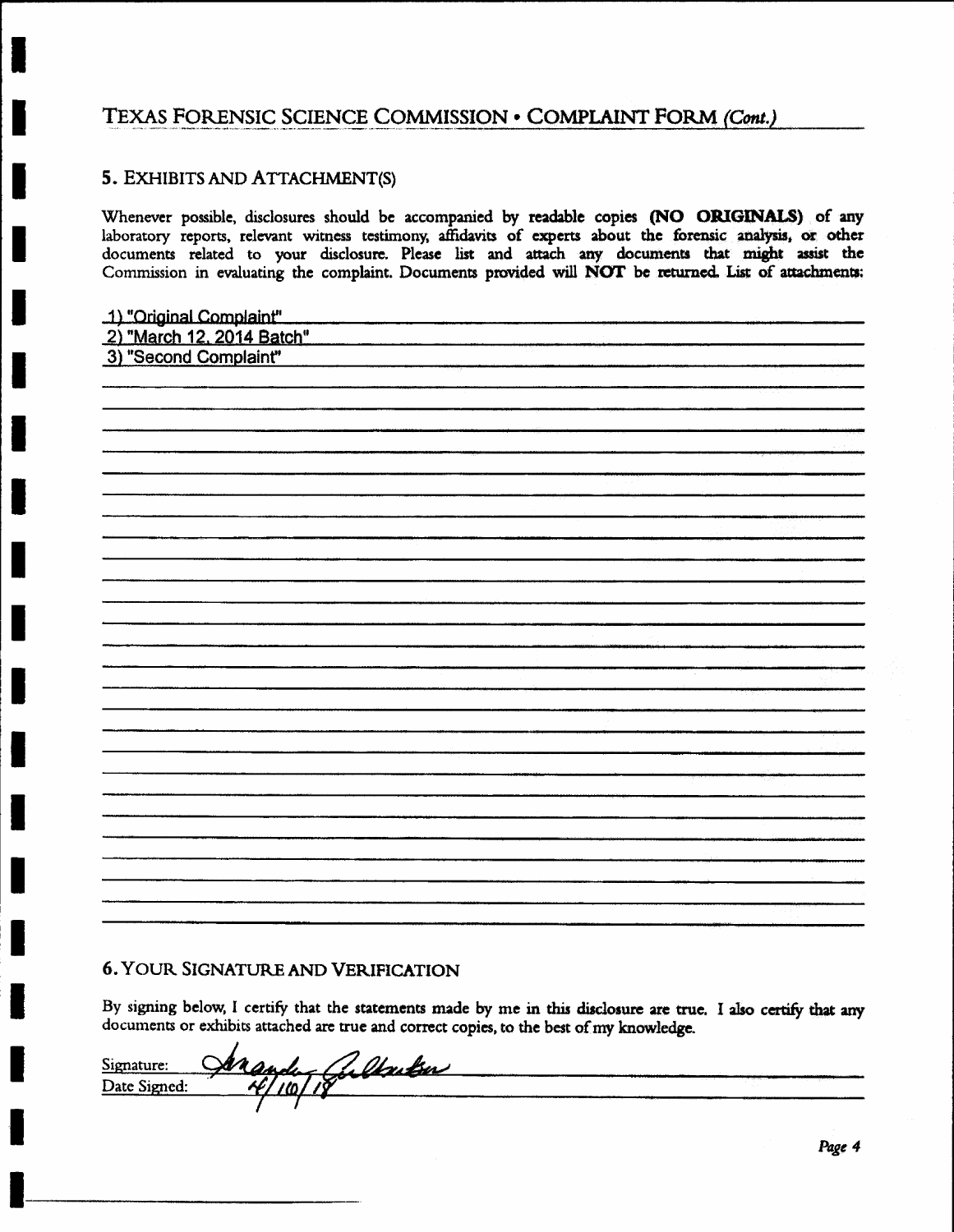#### Summary of the Complaint:

An employee of the Texas DPS EI Paso Regional Crime Lab reused previously analyzed defendant data and appears to have gone to considerable lengths to pass said data off as having been generated at <sup>a</sup> different time than what actually occurred. This should have easily been caught by the technical reviewer, but seemingly went unnoticed. The ability of the analyst to perform this act and the apparent lack of detection (or possible complicit acceptance) by lab personnel demonstrates a breakdown of the laboratory's quality system.

## Background:

I

I

I

I

t

I

I

I

I

t

t

I

I

I

I

I

I

T

I

I had been hired by a defendant and his counsel to review a blood alcohol case occurring between February and March 2014. The data in this case was first analyzed by Ana L. Romero on Friday, February 7, 2014. The batch in which this case was analyzed consisted of a total of 107 headspace vials with 64 being defendant samples/vials (in duplicate; 32 individual defendant cases). According to the documentation, within a few hours of starting this run, the helium tanks supplying the carrier gas ran dry, On Monday, February 10, 2014, the batch was restarted with no leading calibrator or control. The batch was allowed to continue to run until completion on February 11, 2014.

The "Alcohol Analysis Workheet" for this case showed that the data for the run beginning February 7, 2014 was not used due to the gas cylinder being replaced during the run. The "Blood Alcohol Batch Log" noted that the data for this run would not be used and that all samples would be resampled and rerun.

On March 12, 2014, the entire batch from February 7, 2014 was allegedly reanalyzed in its entirety and exact sequential order. It appeared that new calibrators, controls, and method blanks were prepared and analyzed. However, the data for 27 .5 of the 32 defendants' cases (55 vials of the 64 total defendant vials) were identical to the data generated on February  $7-11$ , 2014.<sup>1</sup> Furthermore, one defendant's case had identical data (area counts) to the previous run but the order was reversed (data from the first batch, aliquot 1 was now appearing as the data for the second batch, aliquot 2).

The chances of analyzing another sample that results in all 7 digits of the area counts of the internal standard being identical to any other case, in any other batch, is extremely low. Having all 7 digits of the internal standard area counts and all the area counts for acetaldehyde, ethanol, acetone, methanol, and other unidentified peaks (when detected) being identical to a previous run for 55 out of 64 defendant samples is beyond measure. ln other words, there is no way that what was seen in these two batches is the result of coincidence or a random event.

 $1$  More specifically, the area counts for all peaks, identified or not, were identical for the cases mentioned. The actual reported results for each sample were different between the first run in February 2014 and the second run in March 2014. This, however, is easily explained because a new calibrator - which results in a new calibration curve (i.e. equation) - was used in the March 2014 run. By using the identical area count ratios in a new equation (re-processing), this resulted in a new reported result, despite the underlying data (area counts) being the same data from a previous run.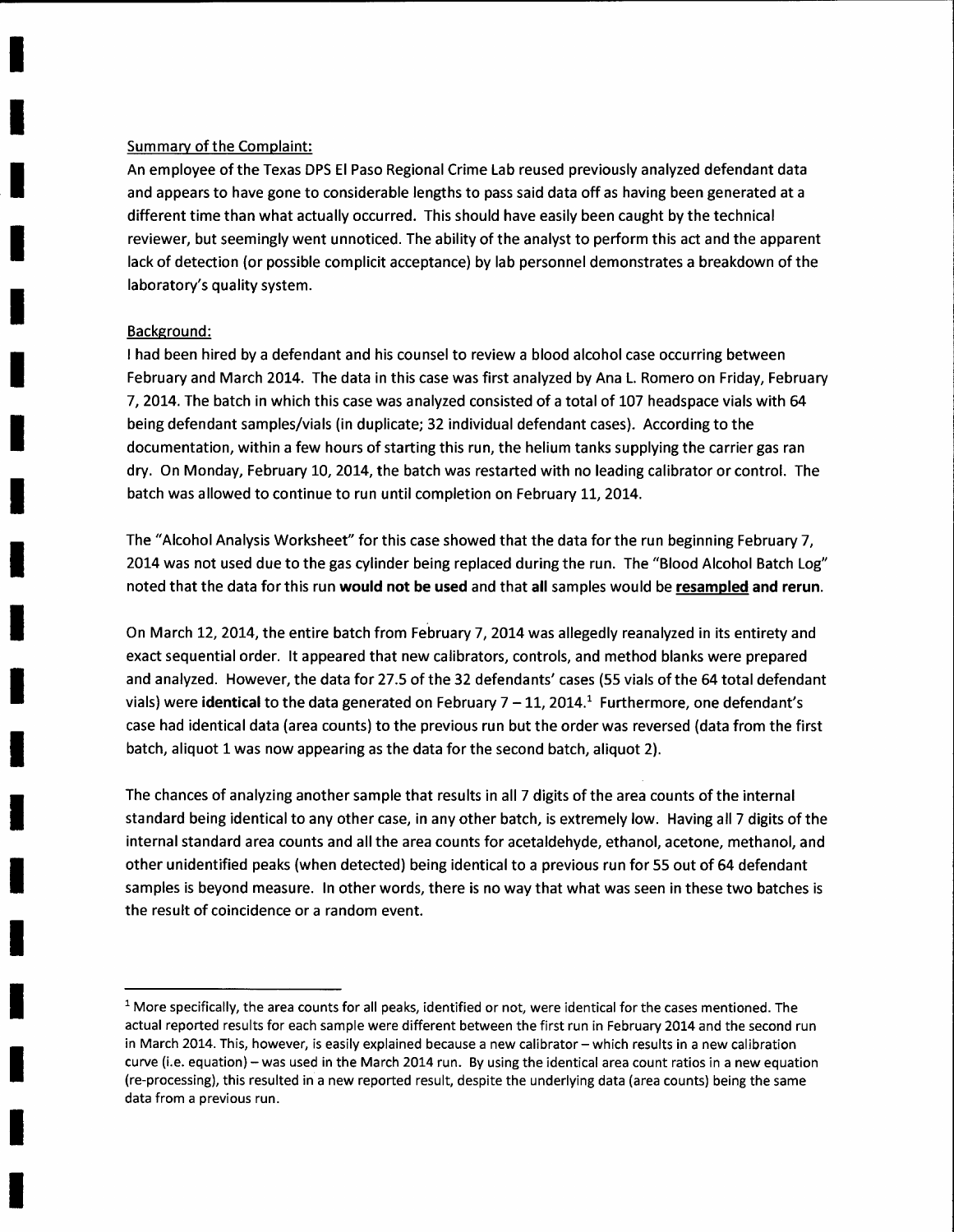It is my opinion  $-$  as someone with years of experience with this type of analysis on similar instrumentation/software, in consultation with the software manufacturer's support personnel, and viewing the raw data from the February 7, 2014 run on the manufacturer's software  $-$  that the acts described herein are not due to accident or negligence, but an intentional act on the part of the analyst.

I

I

I

I

t

I

I

I

I

I

I

I

I

I

I

I

I

I

I

Furthermore, comparing the Blood Alcohol Batch Log from the February 7, 2014 run with the same log from the March 12, 2014 run, both were technically reviewed by the same person and on the same date: March 2L,2OL4. Because this technical review analyst appeared to have reviewed both batches and all chromatograms, including those from the failed run simultaneously, this act should have been caught. The fact that it was not seriously undermines the credibility of the technical review process and the quality system as a whole.

It is my sincere hope that the Texas Forensic Science Commission conducts a thorough review of this situation.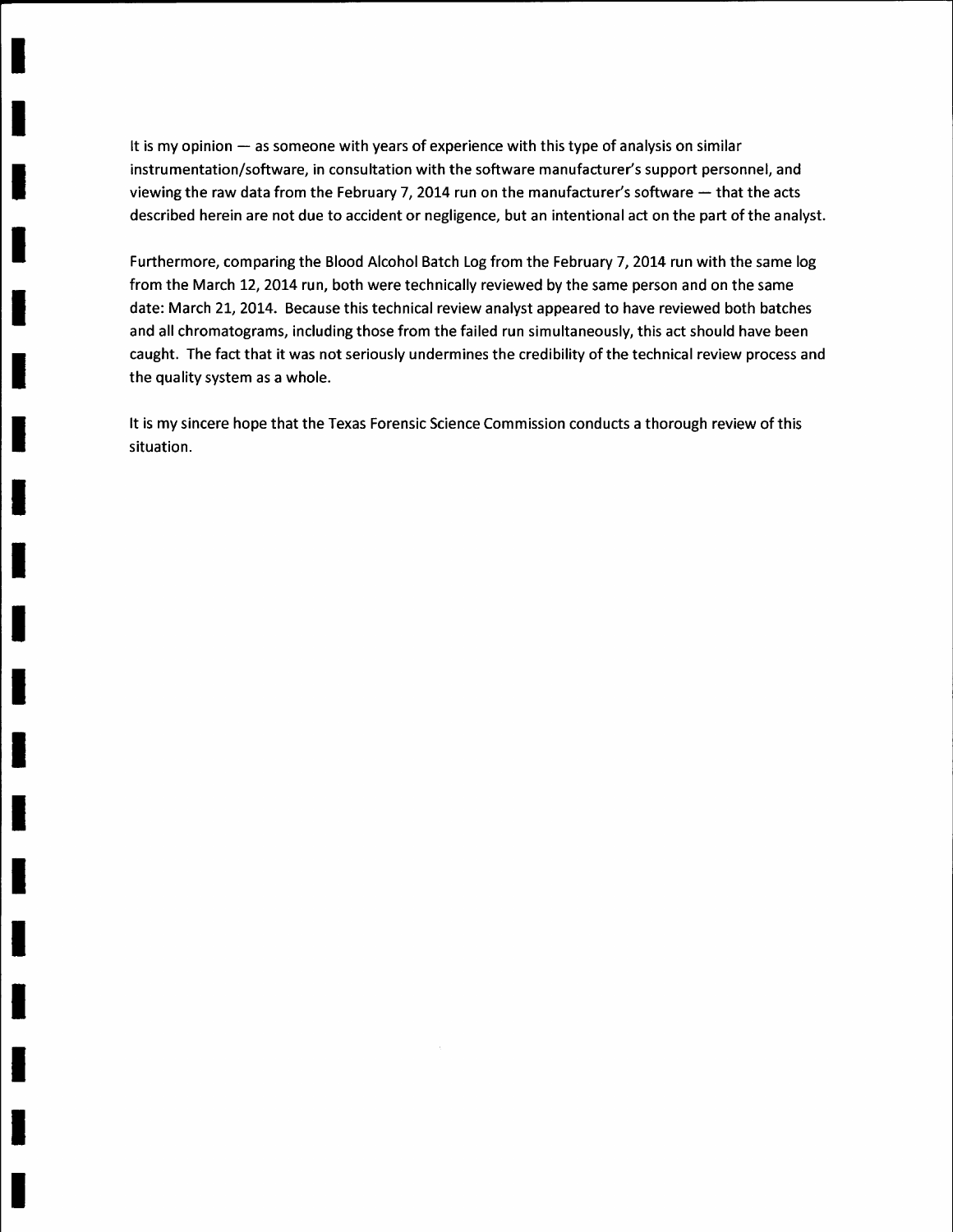

I

I

I

t

I

I

I

I

I

I

I

I

I

I

I

I

I

I

I

## TEXAS DEPARTMENT OF PUBLIC SAFETY CRIME LABORATORY Quality lncident Report

Tracking ID

QI-ELP-2017-0831-BA

LAB-QA-04e (05/2017)p.1 issued by: QAC

| lLab                                                                                                                          | IEI Paso |           | <b>Discipline</b> | IBA                                             |                                      | Date Discovered |  | 18/31/2017                       |                          | Page 1 of 2 |
|-------------------------------------------------------------------------------------------------------------------------------|----------|-----------|-------------------|-------------------------------------------------|--------------------------------------|-----------------|--|----------------------------------|--------------------------|-------------|
| Date of Incident                                                                                                              |          | 3/12/2014 |                   |                                                 | End Date of Incident (if applicable) |                 |  | 3/14/2014                        |                          |             |
| Related Policy/Procedure/Specification                                                                                        |          |           | BA-01-04 3.A.1    |                                                 |                                      |                 |  |                                  |                          |             |
| ELP-1312-02057 ELP-1312-02074 ELP-1312-02086 ELP-1312-02058<br>Related Work # (case/batch/instrument)<br>1312-02080<br>102071 |          |           |                   | ELP-1312-02093 ELP-1312-02070<br>ELP-1312-02083 | ELP-1312-02096 ELP-1312-02072        | ELP-1312-02082  |  | ELP-1312-02075<br>ELP-1312-02084 | ELP-1312-02095 ELP-1312- |             |

#### Incident Description:

During a peer review BA analytt LH noticed that the data for three samples (Volatile mixture (line 3 of the batch log), Control sample (0.08 ethanol standard from Lipomed lot 14112011-A), and Control sample (0.08 ethanol standard from Cerillinat lot FN011712-02)) was listed incorrectly on the batch log. Specifically, the concentrations on the data pages were incorrectly transcribed for the volatile mixture (line 3) and the 0.080 control (line 107). In addition, there is data for an additional 0.080 control analyzed in position 108 and it is documented on a batch summary but it does not appear in the batch log. Furthermore, the concentrations reported for line 107 are actually the concentrations for line 108. In addition, the last control that was analyzed was not present on the log. On closer inspection by LH, it appears that the concentration for one of the samples belonged to the missing control sample.

#### Cause Analysis:

Since the data pages are correct and the analyst at the time typed the alcohol concentrations into the batch log file, LH concluded that this incident appears to be due to a transcriptional error made by the original analyst Ana Romero in typing the values from the data pages to the batch log. The error only affects the batch log; not the data or the results.

#### lnvolved Parties (who by direct actions caused the quality incident): Not Applicable

## Correction(s) to the Original Work (Indicate if not performed at this time) Corrected Report? NA

The alcohol concentrations on the data pages were verified correct by LH and all data pages were present. LH verified that the data pages have correct information and the report lists the correct information. It is only the batch log that contains the error, and it appears to be transcriptional in nature. The infomation on the report was correct. LH manually calculated the results and verified their accuracy. Since there was no error in the reported alcohol concentration in the case, there is no need to have an amended report. This case was originally analyzed at a time when more manual entries were required for blood alcohol analysis. Since the time of testing, there have been steps made to automate the entry of results. This automation helps to limit these types of errors.

Customer Notification (Indicate if not performed at this time or not applicable): N/A

Corrective Action Necessary? No Significant Disclosure? No Significant Disclosure? No Significant Disclosure?